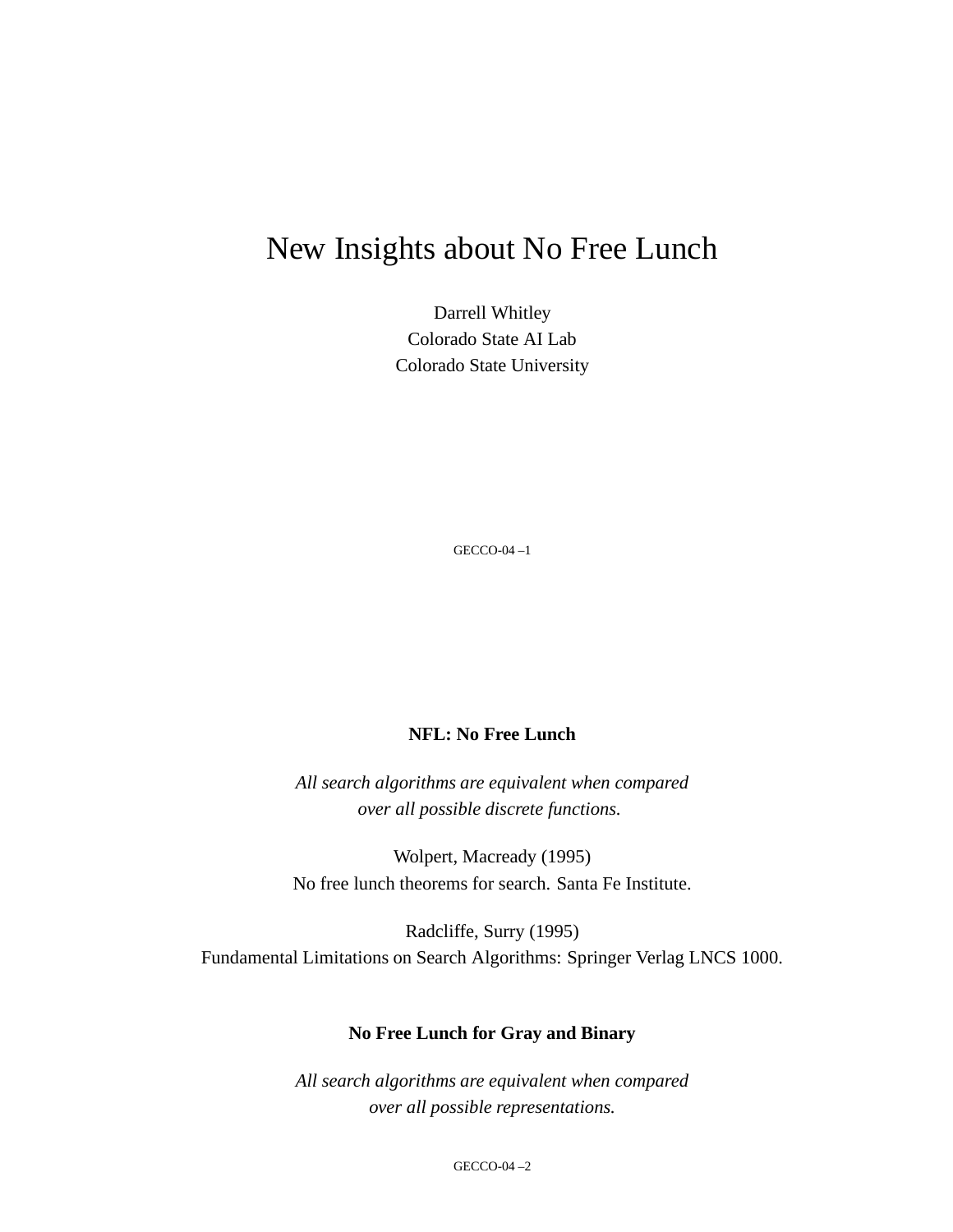#### **Variations on No Free Lunch**

For ANY measure of algorithm performance:

The aggregate behavior of any two search algorithms is equivalent when compared all possible discrete functions.

The aggregate behavior of ALL possible search algorithms is equivalent when compared over any two discrete functions.

At each distinct "iteration" of search the aggregate behavior of all possible search algorithms is IDENTICAL at each and every iteration.

GECCO-04 –3

#### **Variations on No Free Lunch**

Consider any algorithm  $A_i$  applied to function  $f_i$ .

 $On(A_i, f_i)$  outputs the order in which  $A_i$  visits the elements in the codomain of  $f_i$ . For every pair of algorithms  $A_k$  and  $A_i$  and for any function  $f_i$ , there exist a function  $f_l$  such that

$$
On(A_i, f_j) \equiv On(A_k, f_l)
$$

Consider a "BestFirst" local search with restarts. Consider a "WorstFirst" local search with restarts.

For every  $j$  there exists an  $l$  such that

$$
On (BestFirst, f_j) \equiv On (WorstFirst, f_l)
$$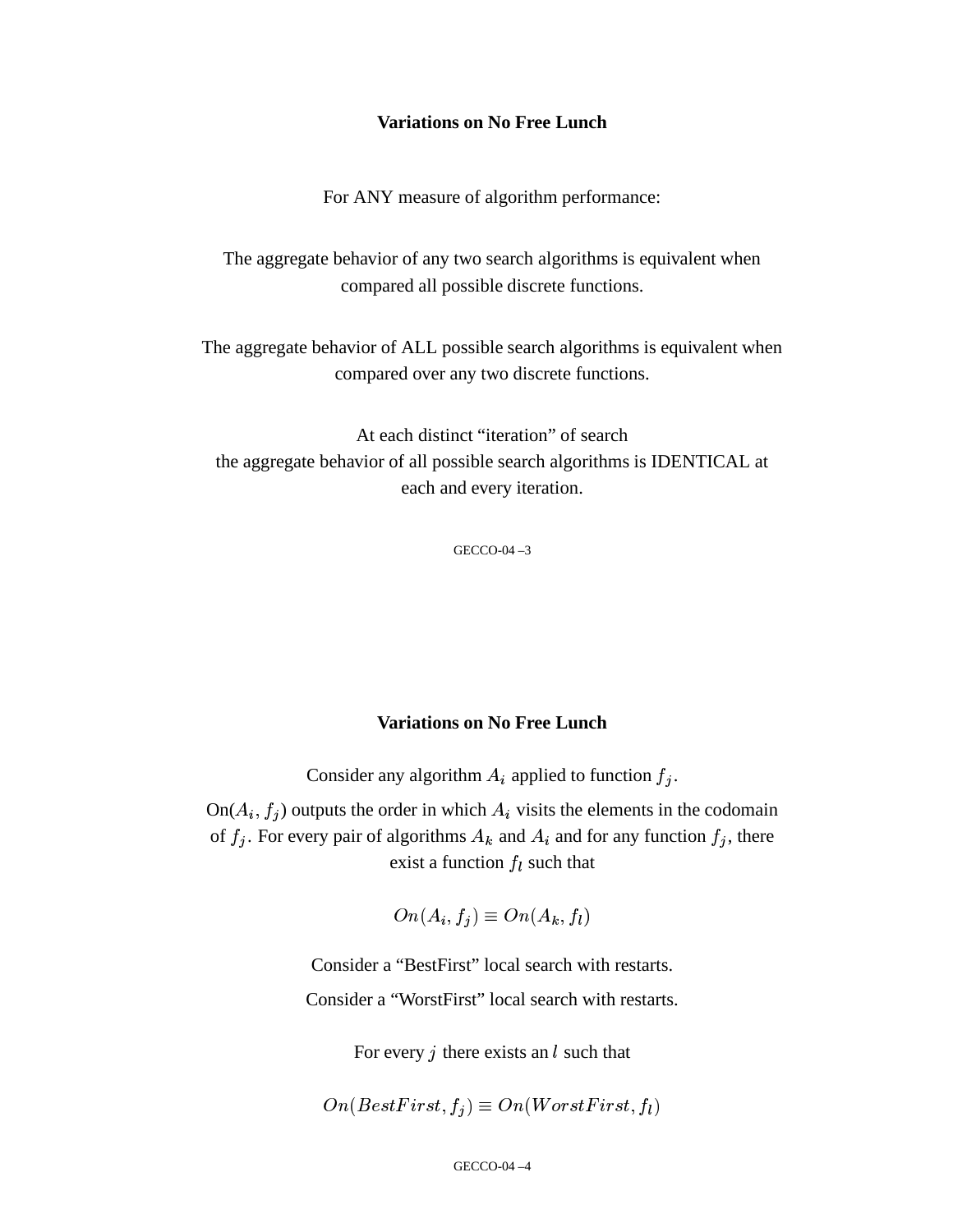ENUMERATION is a search algorithm.

Thus, No Free Lunch implies that on average, no search algorithm is better than enumeration.

Furthermore, because bias in search algorithms causes them to focus the search, most are prone to resampling.

If resampling is considered, "focused" search algorithms are WORSE than enumeration

#### NFL IGNORES RESAMPLING

GECCO-04 –5

An algorithm is modeled as a permutation representing the order in which new points are tested.

Behavior is defined in terms of the evaluation function output which defines the co-domain of the function.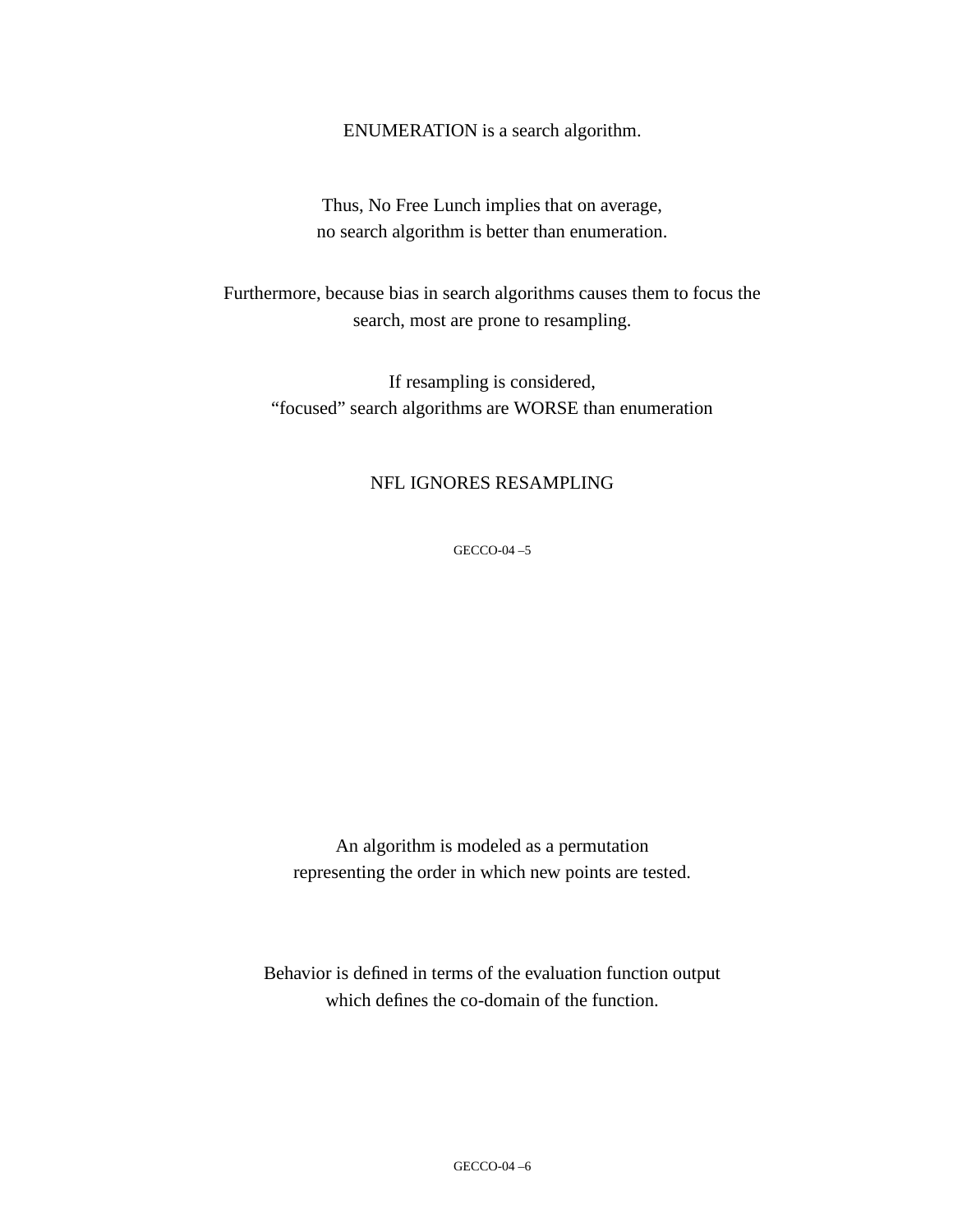## Assume that one is given a fixed set of co-domain values. Set of Functions = Set of Permutations.

| <b>BEHAVIORS</b> |  |  |  |  | FUNCTIONS |  |  |  |  |
|------------------|--|--|--|--|-----------|--|--|--|--|
| A1: 1 2 3        |  |  |  |  | F1: A B C |  |  |  |  |
| A2: 132          |  |  |  |  | F2: A C B |  |  |  |  |
| A3: 2 1 3        |  |  |  |  | F3: B A C |  |  |  |  |
| A4: 231          |  |  |  |  | F4: B C A |  |  |  |  |
| A5: 3 1 2        |  |  |  |  | F5: C A B |  |  |  |  |
| A6: 3 2 1        |  |  |  |  | F6: C B A |  |  |  |  |
| GECCO-04-7       |  |  |  |  |           |  |  |  |  |

Assume  $(A > B) \& (B > C)$ . Take 2 steps, return the maximum found.

| F1 F2 F3 F4 F5 F6  |  |  |  |
|--------------------|--|--|--|
| $A1$   A A A B A B |  |  |  |
| $A2$   A A B A B A |  |  |  |
| $A3$   A A A B A B |  |  |  |
| $A4$   B B A A A A |  |  |  |
| $A5$   A A B A B A |  |  |  |
| $A6$   B B A A A A |  |  |  |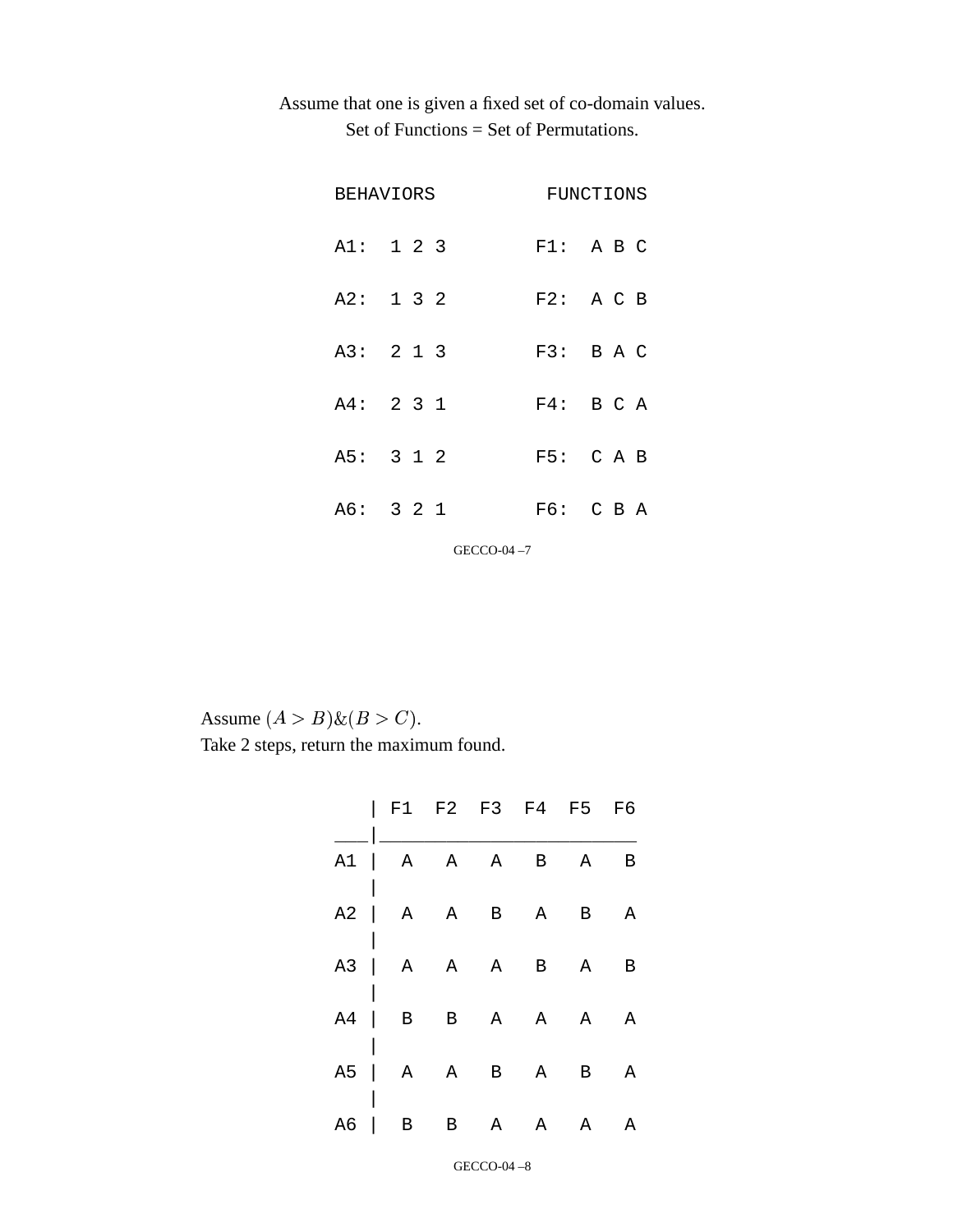#### **Theorem:**

NFL holds for a set of functions IFF the set of functions form a permutation set.

The "Permutation Set" is the closure of a set of functions with respect to a permutation operator. (Schmacher, Vose and Whitley–GECCO 2001).

| F1: 0 0 1 2 |  |  | F7: 0 2 0 1  |  |  |
|-------------|--|--|--------------|--|--|
| F2: 0 1 0 2 |  |  | F8: 0 2 1 0  |  |  |
| F3: 1 0 0 2 |  |  | F9: 1200     |  |  |
|             |  |  |              |  |  |
| F4: 0 0 2 1 |  |  | F10: 2001    |  |  |
| F5: 0 1 2 0 |  |  | F11: 2010    |  |  |
| F6: 1 0 2 0 |  |  | F12: 2 1 0 0 |  |  |

GECCO-04 –9

OBSERVATION: The Union of Permutation Sets is also a Permutation Set. The sampling probability can be different across Permutation Sets.

Sampling Need not be Uniform

|                    | F1: A B C $12/100$ | F1: 0 0 0 1 7/100 |  |
|--------------------|--------------------|-------------------|--|
| F2: A C B $12/100$ |                    | F2: 0 0 1 0 7/100 |  |
| F3: B A C $12/100$ |                    | F3: 0 1 0 0 7/100 |  |
| F4: B CA 12/100    |                    | F4: 1 0 0 0 7/100 |  |
| F5: CAB 12/100     |                    |                   |  |
| F6: C B A $12/100$ |                    |                   |  |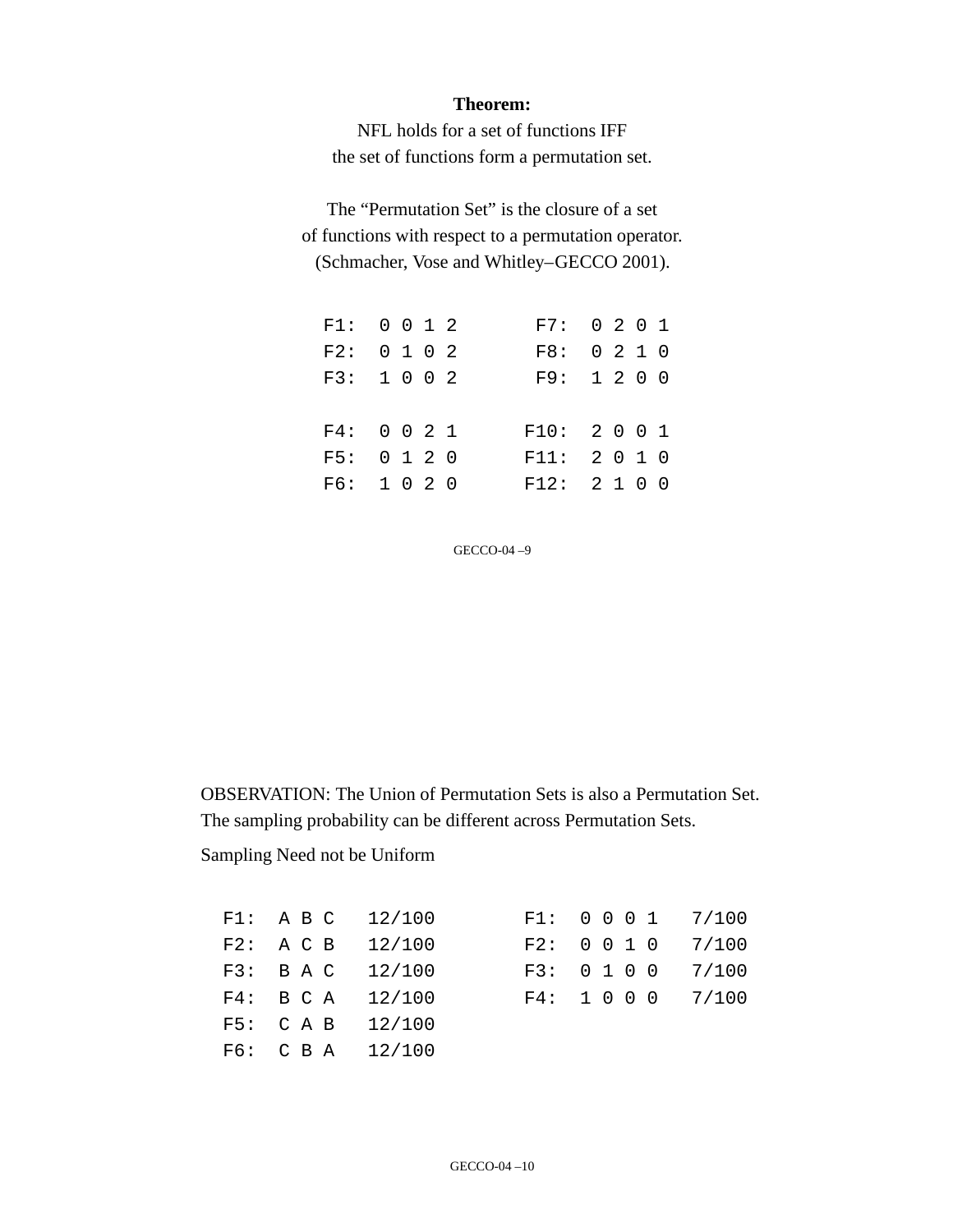### Machine Learning and NFL

| 0  |   |                  | 0 |
|----|---|------------------|---|
| () | 0 | $\boldsymbol{0}$ | 0 |

| L1 - | ALL HD    |          |      | L2 ALL HD |                |  |
|------|-----------|----------|------|-----------|----------------|--|
|      | --------  |          |      | _____     |                |  |
|      | 00 0      |          |      | 00 1      |                |  |
| 00   | 01        | $\sim$ 1 | 10 D | 01 2      |                |  |
|      | 10 1      |          |      | 10        | $\bigcirc$     |  |
|      | $11 \t 2$ |          |      | 11        | $\overline{1}$ |  |

GECCO-04 –11

#### **Theorem:**

Given a finite set of N unique co-domain values, NFL hold over a set of N! functions where the average description length is O(N log N).

#### **Sketch of Proof:**

Construction a Binary Tree with N! leaves. Each leaf represents one of the N! functions. To just label each function requires log(N!) bits. Each label has average length  $log(N!) = O(N log N)$ . Note enumeration also has cost O(N log N).

#### **Corollary:**

If a fixed fraction of the co-domain values are unique, the set of N! functions where NFL holds has average description length O(N log N).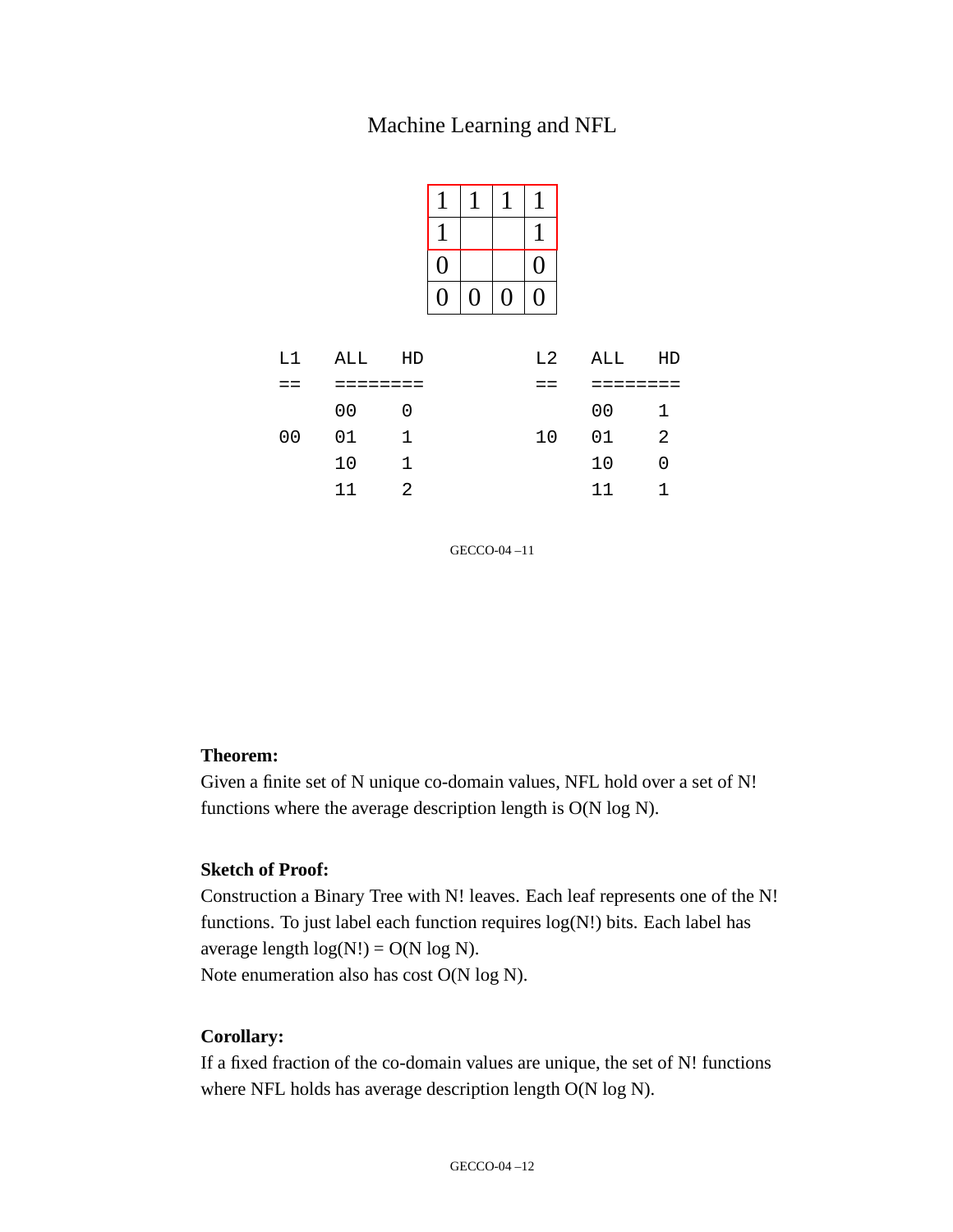NFL holds over sets with 1 member.

 $F = 0 0 0 0$ 

NFL holds over needle-in-a-haystack functions.

| $F1 = 0 0 0 1$ |  |  |  |
|----------------|--|--|--|
| $F2 = 0 0 1 0$ |  |  |  |
| $F3 = 0 1 0 0$ |  |  |  |
| $F4 = 1 0 0 0$ |  |  |  |

GECCO-04 –13

The set of Binary strings is a permutation set

| $0\,0\,0\,0$ |  |  |  |         |  |  |  | 1111    |  |
|--------------|--|--|--|---------|--|--|--|---------|--|
| 0001         |  |  |  | 0 0 1 1 |  |  |  | 1110    |  |
| 0 0 1 0      |  |  |  | 0 1 0 1 |  |  |  | 1 1 0 1 |  |
| 0 1 0 0      |  |  |  | 1 0 0 1 |  |  |  | 1011    |  |
| 1 0 0 0      |  |  |  | 0 1 1 0 |  |  |  | 0 1 1 1 |  |
|              |  |  |  | 1010    |  |  |  |         |  |
|              |  |  |  | 1100    |  |  |  |         |  |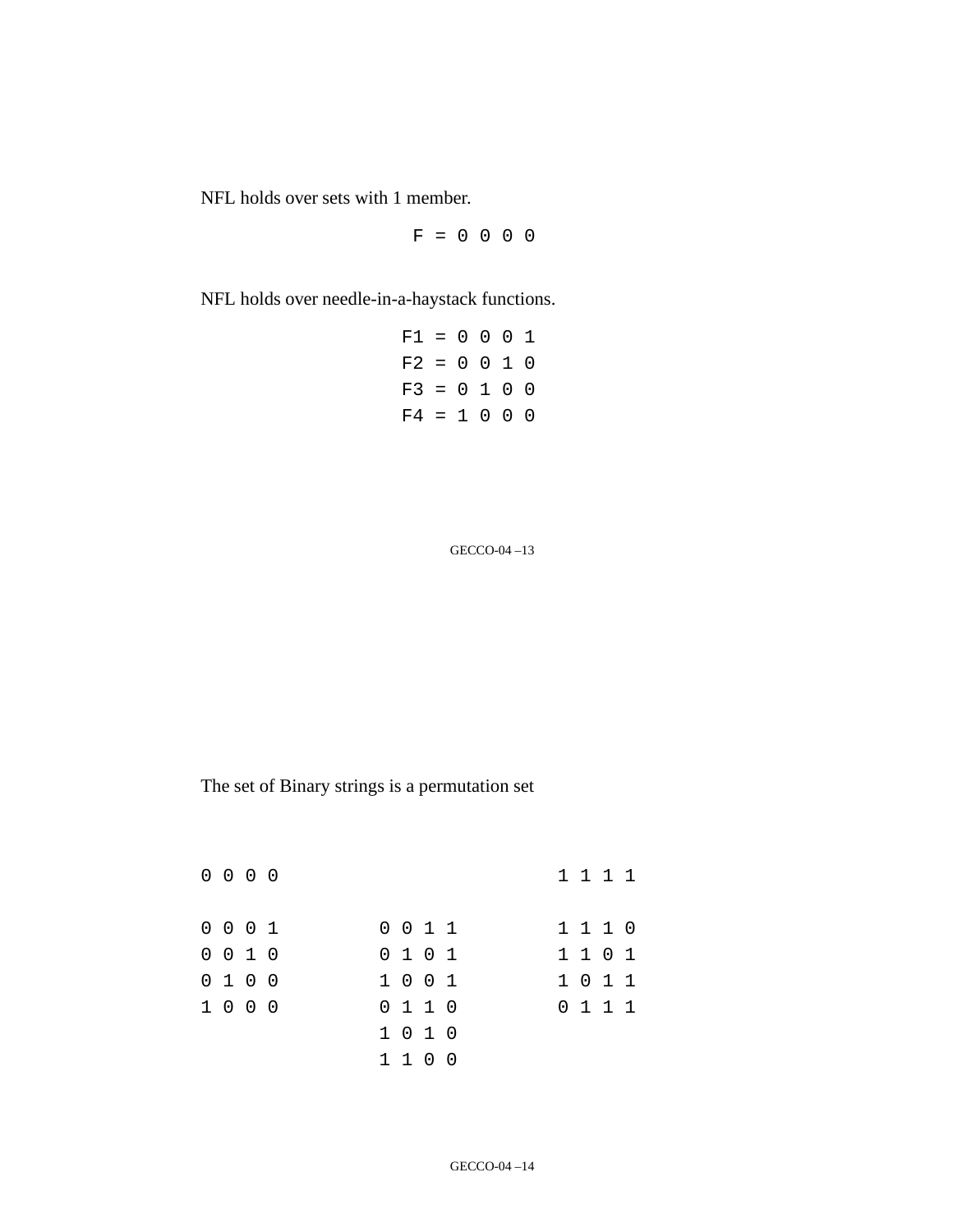Let  $P(F)$  compute the permutation closure of F, where F is a set of functions.

Let  $K = |P(F)|$ .

Then the average description length needed to distinguish the members of that set is  $lg(K)$ .

If  $lg(K)$  is exponential, then the permutation set is *uncompressible*.

If  $lg(K)$  is polynomial, then the permutation set is *compressible*.

GECCO-04 –15

QUESTION:

How should we evaluate search algorithms?

Let  $\beta$  represent a set of benchmarks.  $P(\beta)$  is the permutation closure over  $\beta$ .

*If algorithm* **S** *is better than algorithm* **T** *on*  $\beta$ *THEN* **T** *is better than* **S** *on*  $P(\beta) - \beta$ .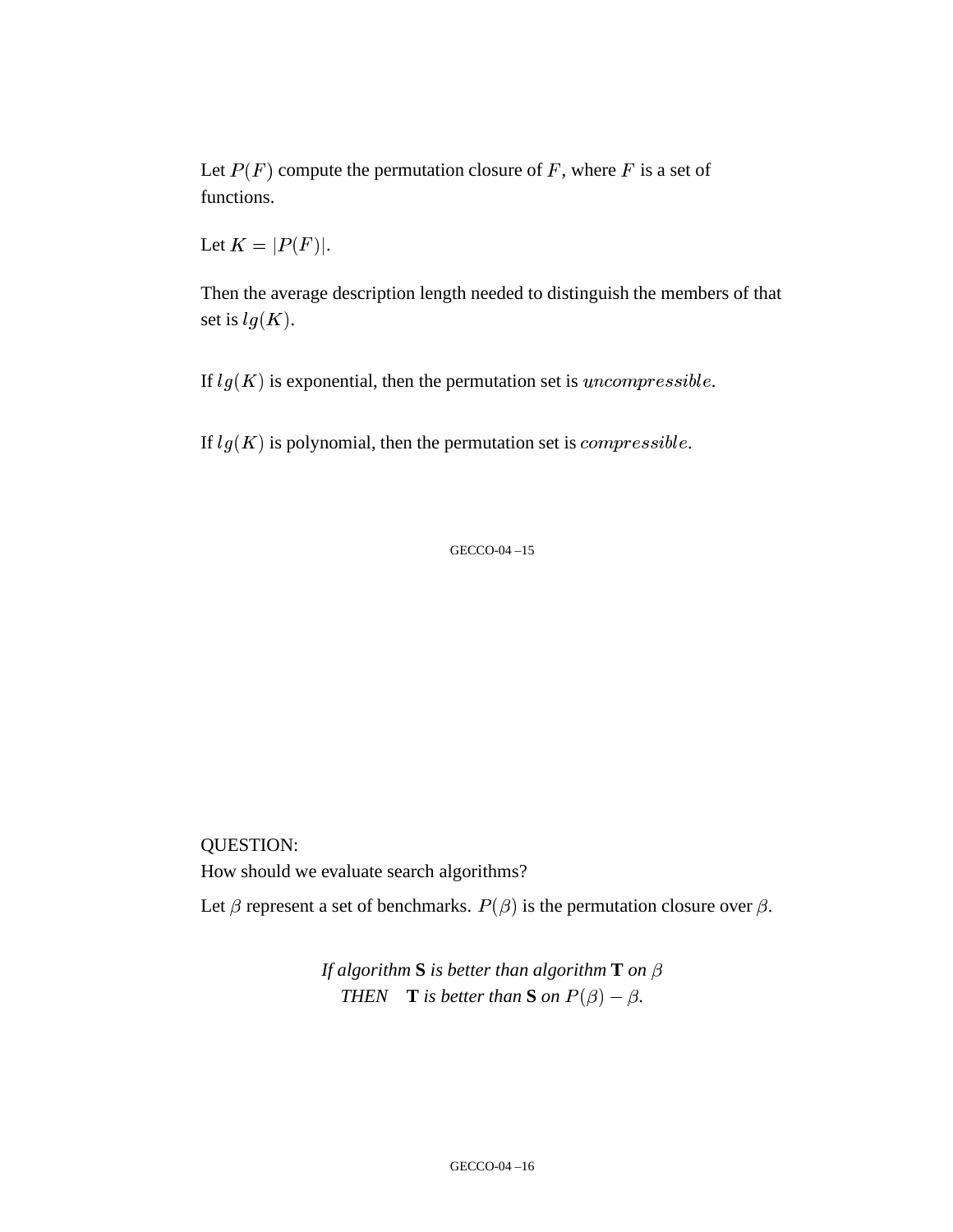NO FREE LUNCH is not proven to hold over the class of problems in NP unless we prove that  $P \neq NP$ . If  $P = NP$  then there are more efficient algorithms than RANDOM SEARCH.

NO FREE LUNCH does not hold over the class of problems in NP that have ratio bounds which can be exploited by branch and bound algorithms.

Does NFL hold for "rich" problems/languages problems that have polynomial descriptions that we want to solve in practice?

GECCO-04 –17



The PERMUTATION FLOWSHOP SCHEDULING PROBLEM.

Benchmark are typically generated randomly. Real-world problems may have correlated structure. Job could be *machine correlated* or *job correlated*.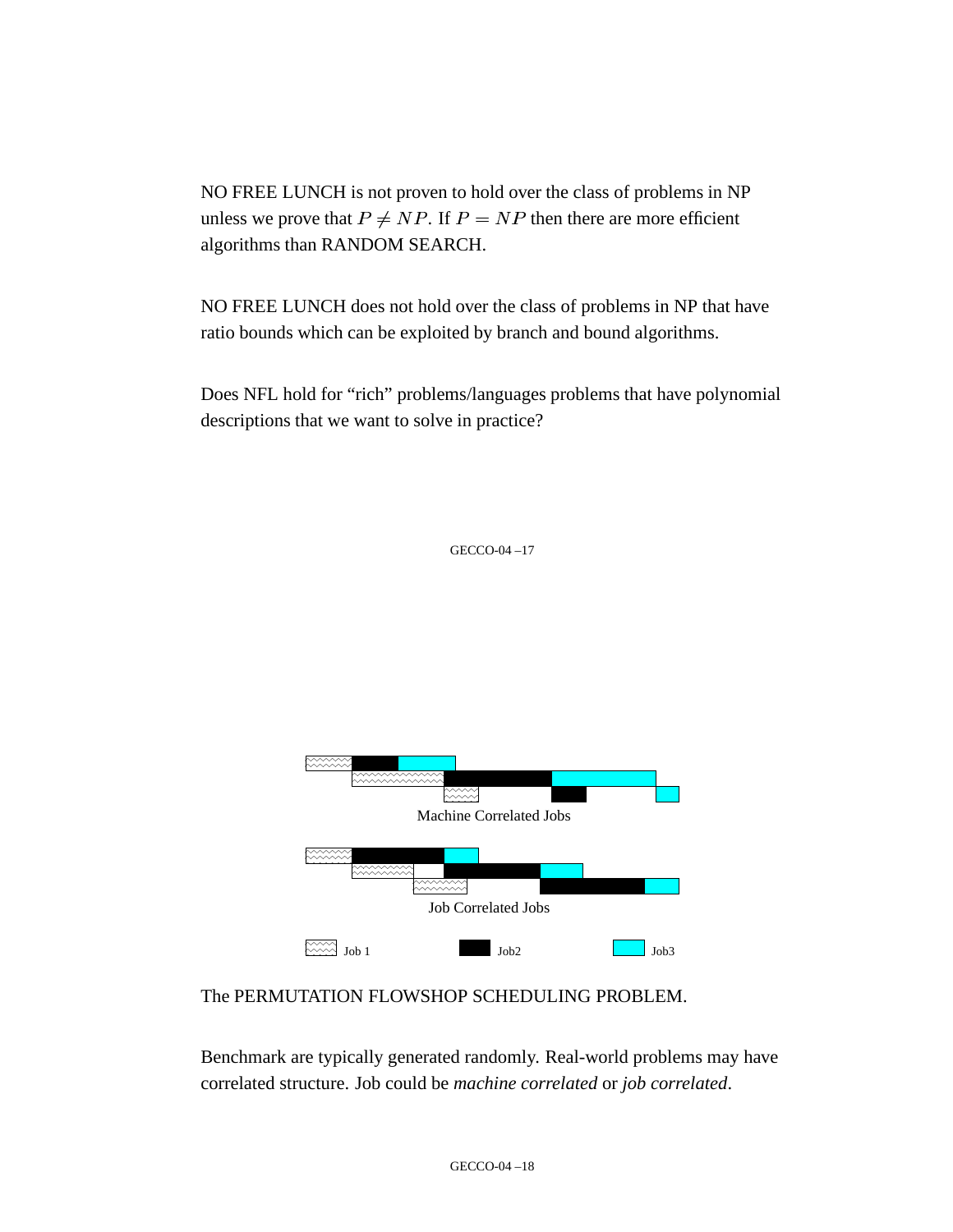

GECCO-04 –19



JOB CORRELATED PROBLEMS. Performance of optimization algorithms. The degree of randomness is indicated along the x-axis, while the deviation from the best-known solution is indicated along the y-axis.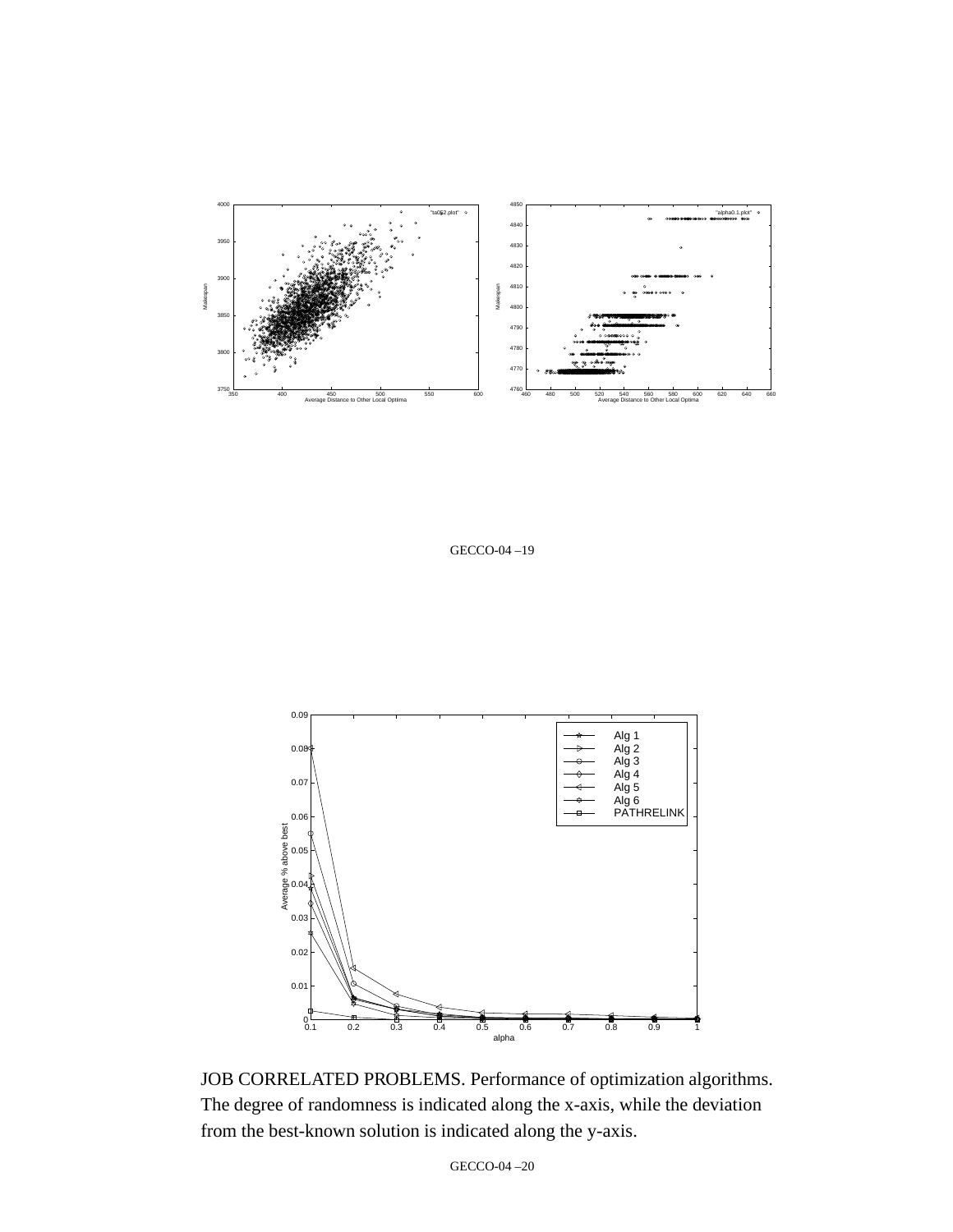

MACHINE CORRELATED PROBLEMS. Performance of optimization algorithms. The degree of randomness is indicated along the x-axis, while the deviation from the best-known solution is indicated along the y-axis.

GECCO-04 –21

S. Christensen and F. Oppacher *What can we learn from No Free Lunch?* GECCO 2001

#### A SUBMEDIAN-SEEKER Type Algorithm

- 1. Evaluate a sample of points and estimate median(f).
- 2. If  $f(x_i) < me$  $) < median(f)$  then sample a neighbor of  $x_i$ . Else sample a new random point.
- 3. Repeat step 2 until half of space is explored.

Assume f is 1-dimensional, a bijection, and we know  $median(f)$ .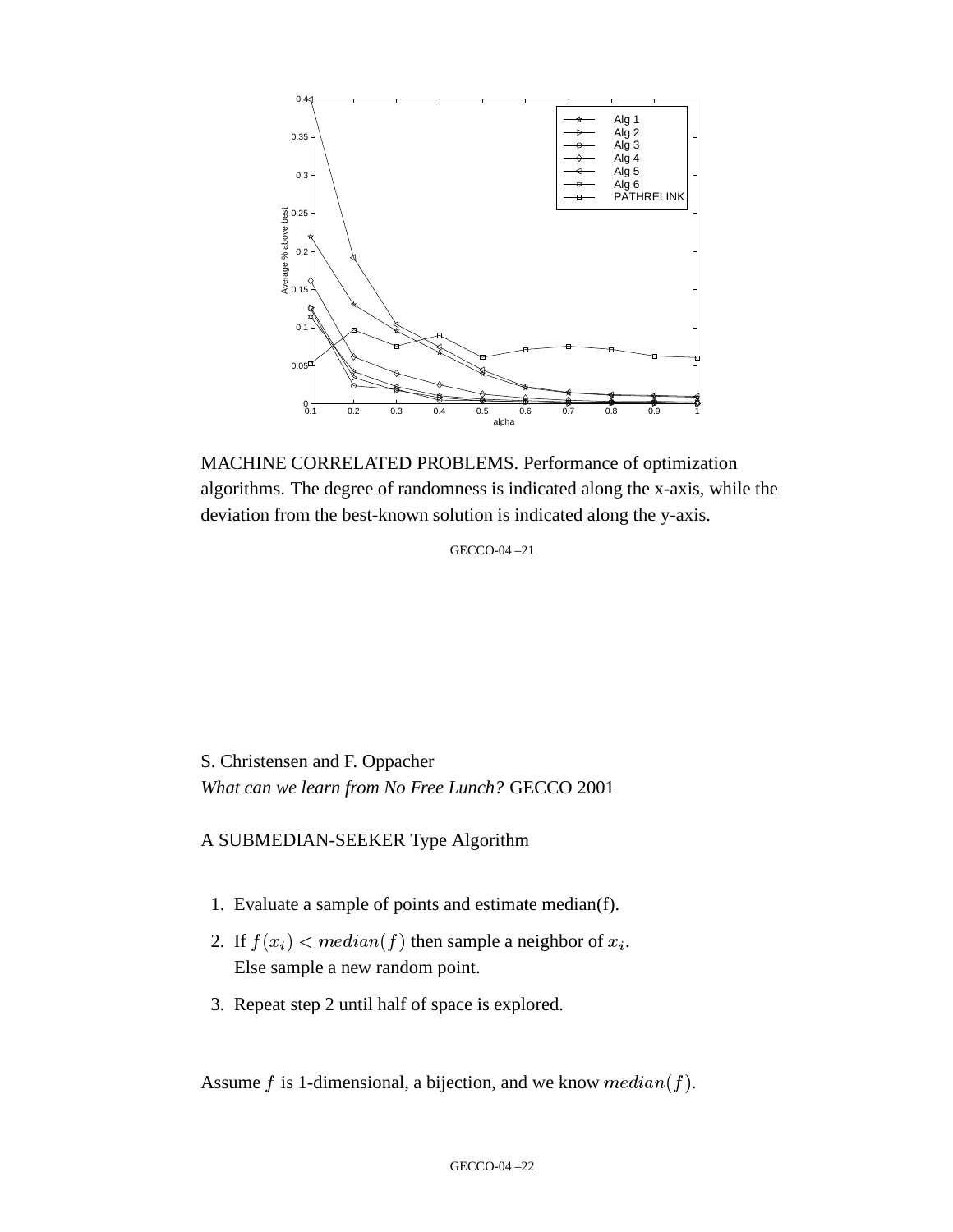Let  $M(f)$  measures the number of submedian values of f that have *supermedian successors*.

There exists  $M_{crit}$  such that when  $M(f) < M_{crit}$ SubMedian-Seeker is better than random search.

SUBMEDIAN-SEEKER beats random enumeration when:

- 1. *f* is a uniformly sample polynomial of degree at most *k* and  $M_{crit} > k/2$
- 2.  $f$  is a truncated Fourier series of at most  $k$  harmonics uniformly sampled over [0,1) at *n* locations and  $M_{crit} > k/2$
- 3. Each extremum of  $f$  is represented by at least 6 points on average



GECCO-04 –24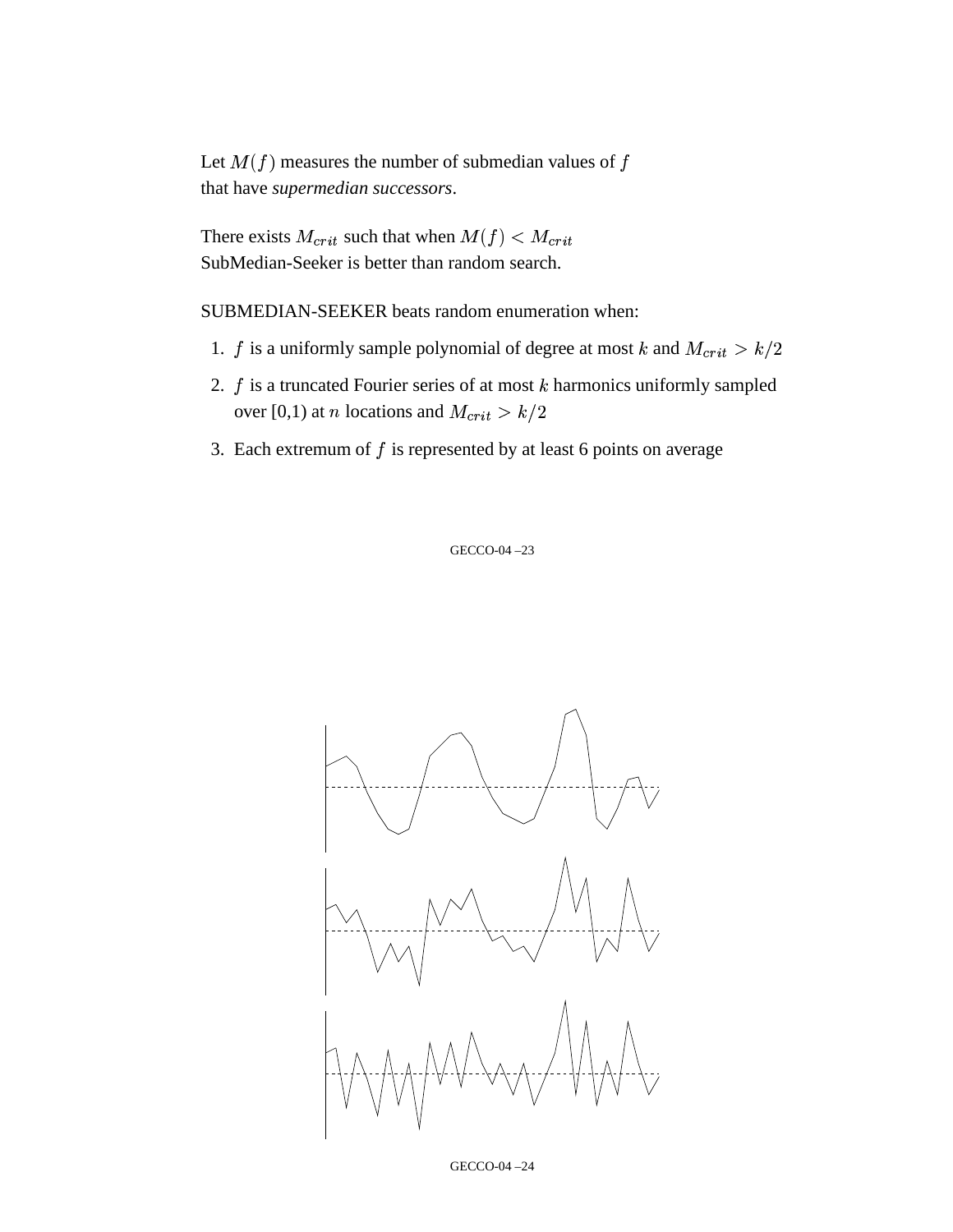### Structure is Important

Random Number Generators produce functions that are in some restricted sense compressible. But they are designed to have minimal structure.

> Consider "WorstFirst" local search again. For every  $j$  there exists an  $l$  such that

! "\$#%'& "  $f_i$   $\equiv$   $On(WorstFirst, f_i)$ ,
/

There are "structured functions" that do not fit our usual notion of being "searchable."

GECCO-04 –25

#### NO FREE LUNCH and REPRESENTATION

Radcliffe, Surry (1995) Fundamental Limitations on Search Algorithms: Springer Verlag LNCS 1000.

The behavior of any two algorithms are identical over all possible representations of a single function.

#### "NO-FREE-LUNCH-like" results

The behavior of any two algorithms are identical over over the set of Gray and the set of Binary representations over all possible functions.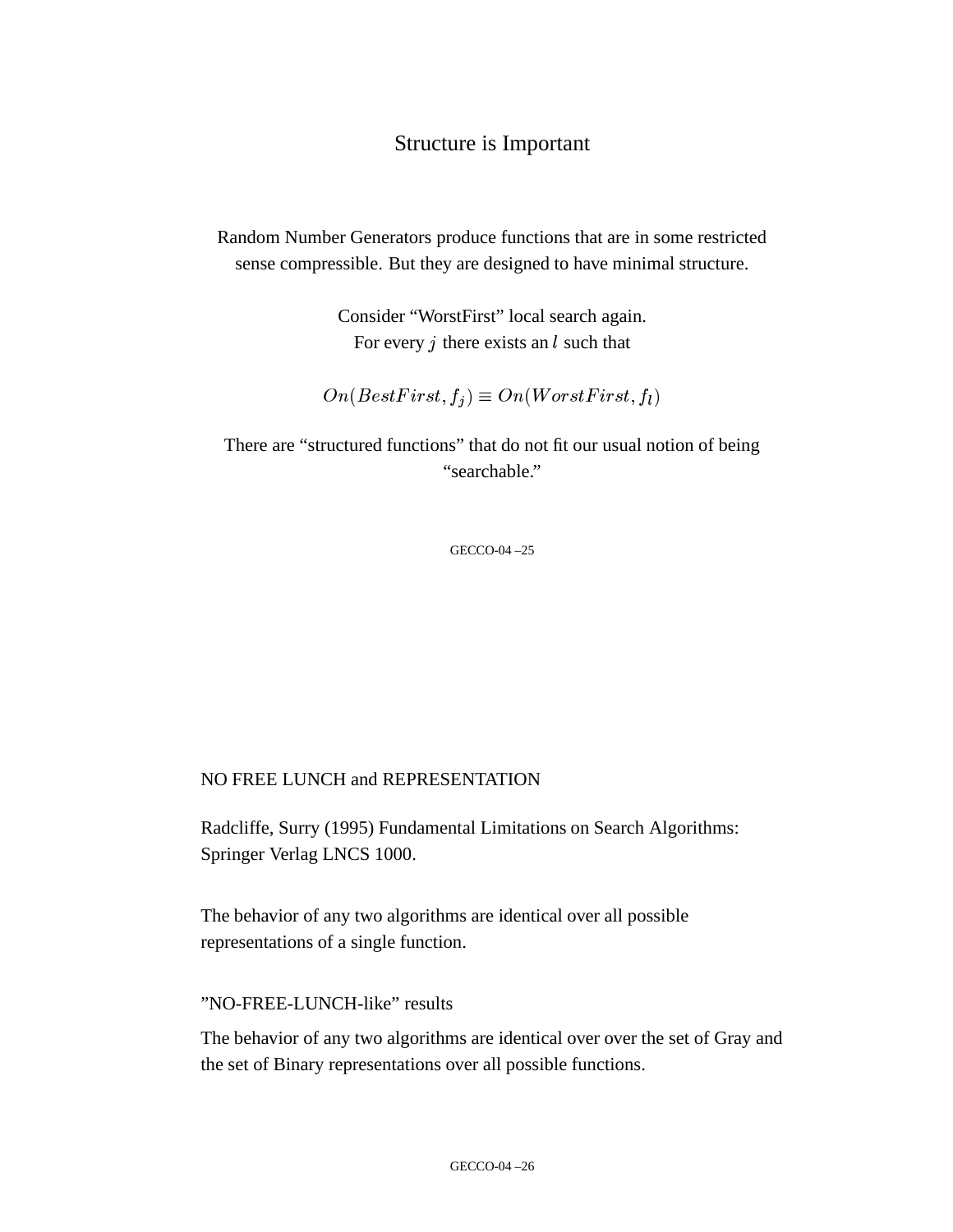## Counting Local Optima

The probability that string  $i$  is a local minimun under an arbitrary transformation of a k-neighborhood search space is:

$$
P(i) = \frac{\binom{N-i}{k}}{\binom{N-1}{k}} \quad [1 \le i \le (N-k)] \tag{1}
$$



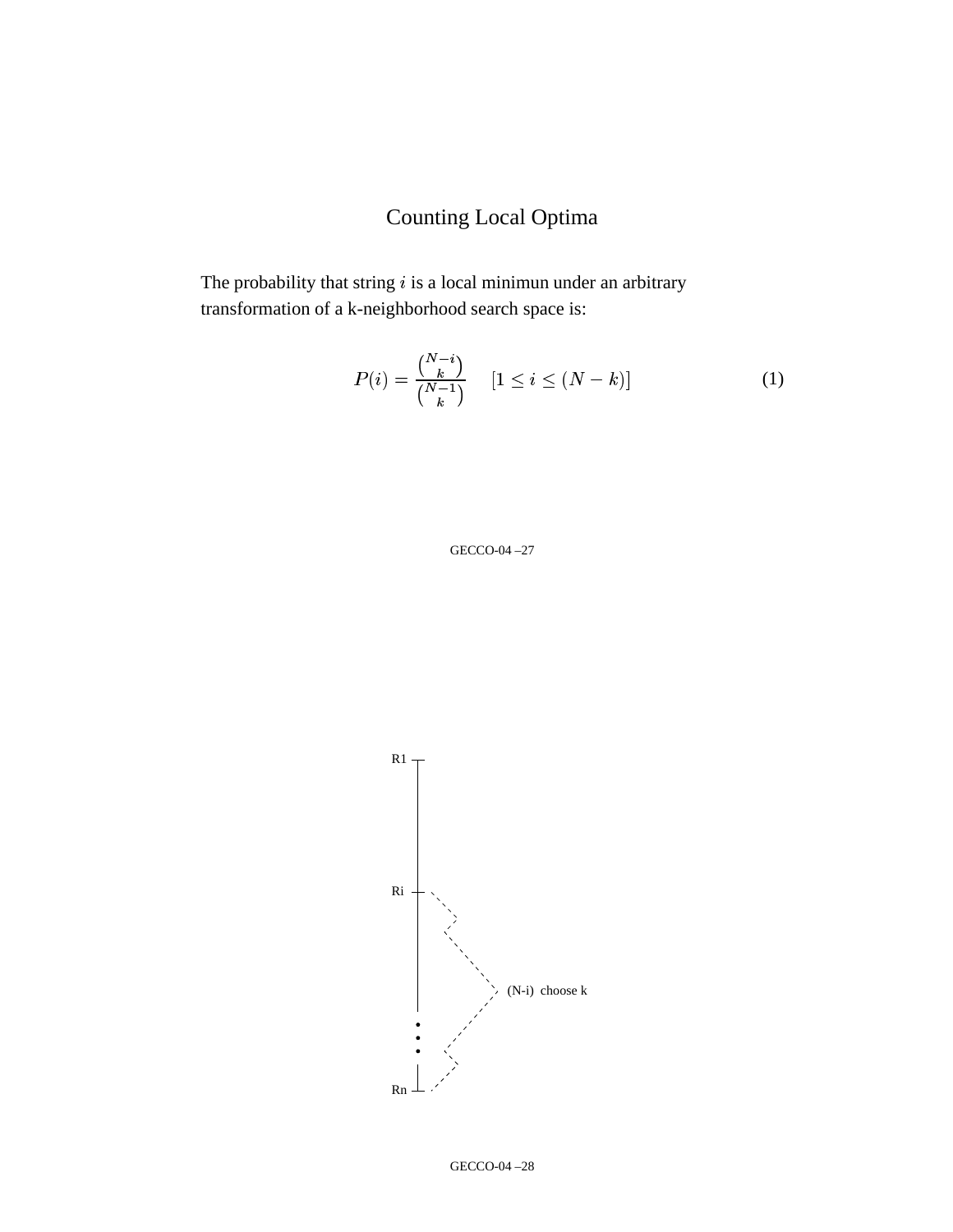The average number of local optima over all possible representations using a k-neighbor search:

$$
\mu(N,k) = \sum_{i=1}^{N-k} P(i)
$$
 (2)

$$
\mu(N,k) = N/(k+1) \tag{3}
$$

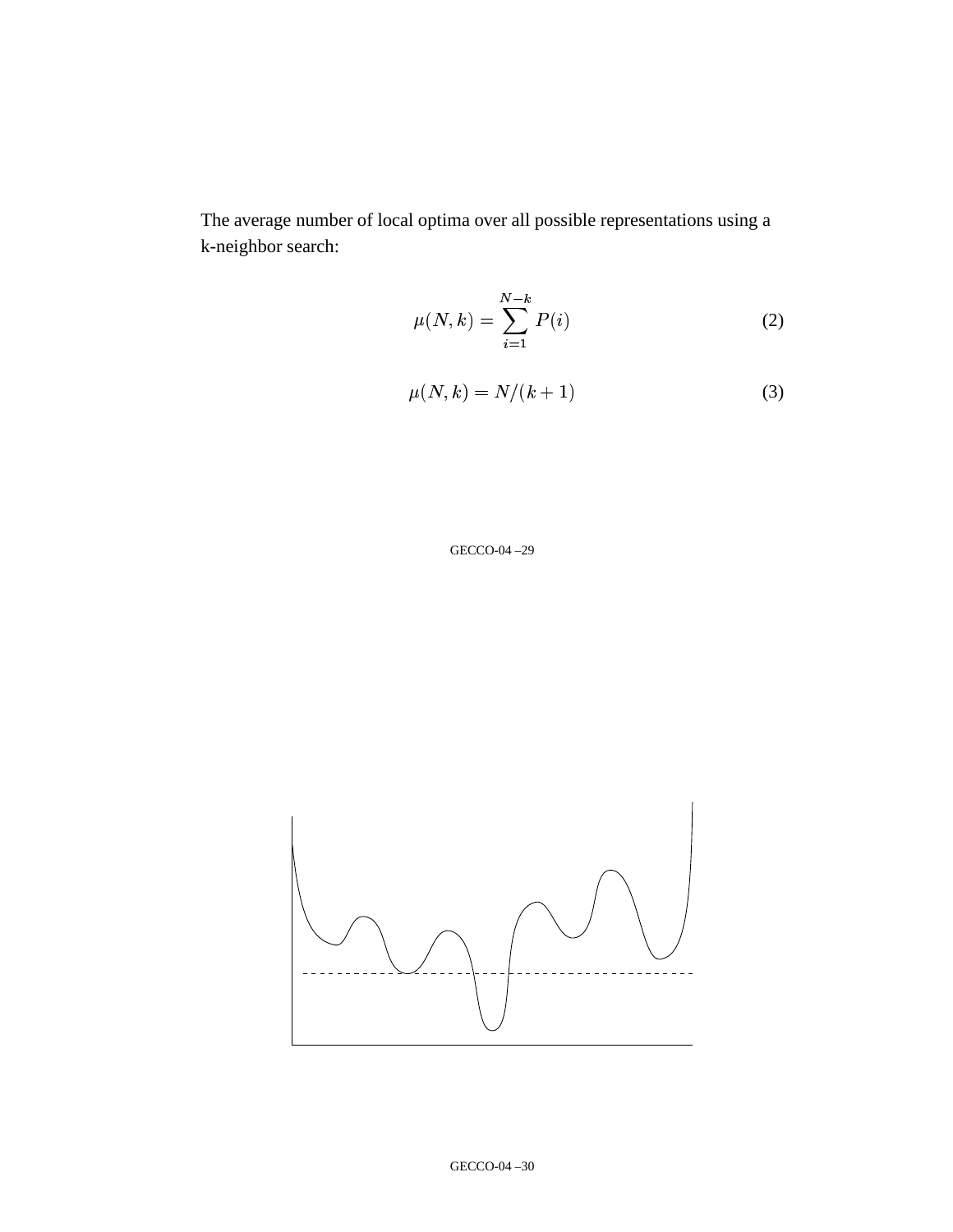| BINARY                                                                 | GRAY                                                                                    |
|------------------------------------------------------------------------|-----------------------------------------------------------------------------------------|
| 000<br>001<br>٠<br>010<br>÷<br>011<br>5<br>100<br>s<br>101<br>۰<br>110 | 000<br>0<br>1<br>001<br>$\frac{2}{3}$<br>011<br>010<br>4<br>110<br>5<br>111<br>6<br>101 |
| 111<br>۰                                                               | 7<br>100                                                                                |
| Gray Matrix                                                            | Degray Matrix                                                                           |
| 1<br>0                                                                 |                                                                                         |

| 3-bits |                                                                        |          |                                                        |  |                                                                                                                  |                                                        |  |  |
|--------|------------------------------------------------------------------------|----------|--------------------------------------------------------|--|------------------------------------------------------------------------------------------------------------------|--------------------------------------------------------|--|--|
|        |                                                                        |          | $\begin{bmatrix} 0 & 1 & 1 \\ 0 & 0 & 1 \end{bmatrix}$ |  |                                                                                                                  | $\begin{vmatrix} 0 & 1 & 1 \\ 0 & 0 & 1 \end{vmatrix}$ |  |  |
|        |                                                                        |          |                                                        |  |                                                                                                                  |                                                        |  |  |
|        | $\begin{vmatrix} 1 & 1 & 0 & 0 & 0 \\ 0 & 1 & 1 & 0 & 0 \end{vmatrix}$ |          |                                                        |  | $\begin{vmatrix} 1 & 1 & 1 & 1 & 1 \\ 0 & 1 & 1 & 1 & 1 \end{vmatrix}$                                           |                                                        |  |  |
| 5-bits |                                                                        |          | $ 0 \t0 \t1 \t1 \t0 $                                  |  | $\begin{array}{ c c c c c c }\n\hline\n0 & 0 & 1 & 1 & 1 \\ 0 & 0 & 0 & 1 & 1 \\ 0 & 0 & 0 & 0 & 1\n\end{array}$ |                                                        |  |  |
|        |                                                                        |          | $ 0 \t0 \t0 \t1 \t1 $                                  |  |                                                                                                                  |                                                        |  |  |
|        |                                                                        | $\bf{0}$ | $0 \t0 \t1$                                            |  |                                                                                                                  |                                                        |  |  |

| 4-bit Binary Encoding   | 4-bit Gray Encoding |
|-------------------------|---------------------|
| 1111                    | 1011                |
| 1110                    | 1010                |
| 1010                    | 1111                |
| 1011                    | 1110                |
| 15                      | 11                  |
| 14                      | 12                  |
| 10                      | 10                  |
| 11                      | 13                  |
| 1101                    | 1001                |
| 1100                    | 1101                |
| 1000                    | 1100                |
| 1001                    | 1000                |
| 13                      | 9                   |
| 12                      | 8                   |
| 8                       | 15                  |
| 9                       | 14                  |
| 0101                    | 0100                |
| 0000                    | 0001                |
| 0100                    | 0101                |
| 0001                    | 0000                |
| 5                       | 7                   |
| $\mathbf{1}$            | 0                   |
| 4                       | 1                   |
| 0                       | 6                   |
| 0110                    | 0011                |
| 0111                    | 0110                |
| 0010                    | 0010                |
| 0011                    | 0111                |
| $\overline{\mathbf{2}}$ | 5                   |
| 7                       | 3                   |
| 3                       | $\mathbf{2}$        |
| 6                       | 4                   |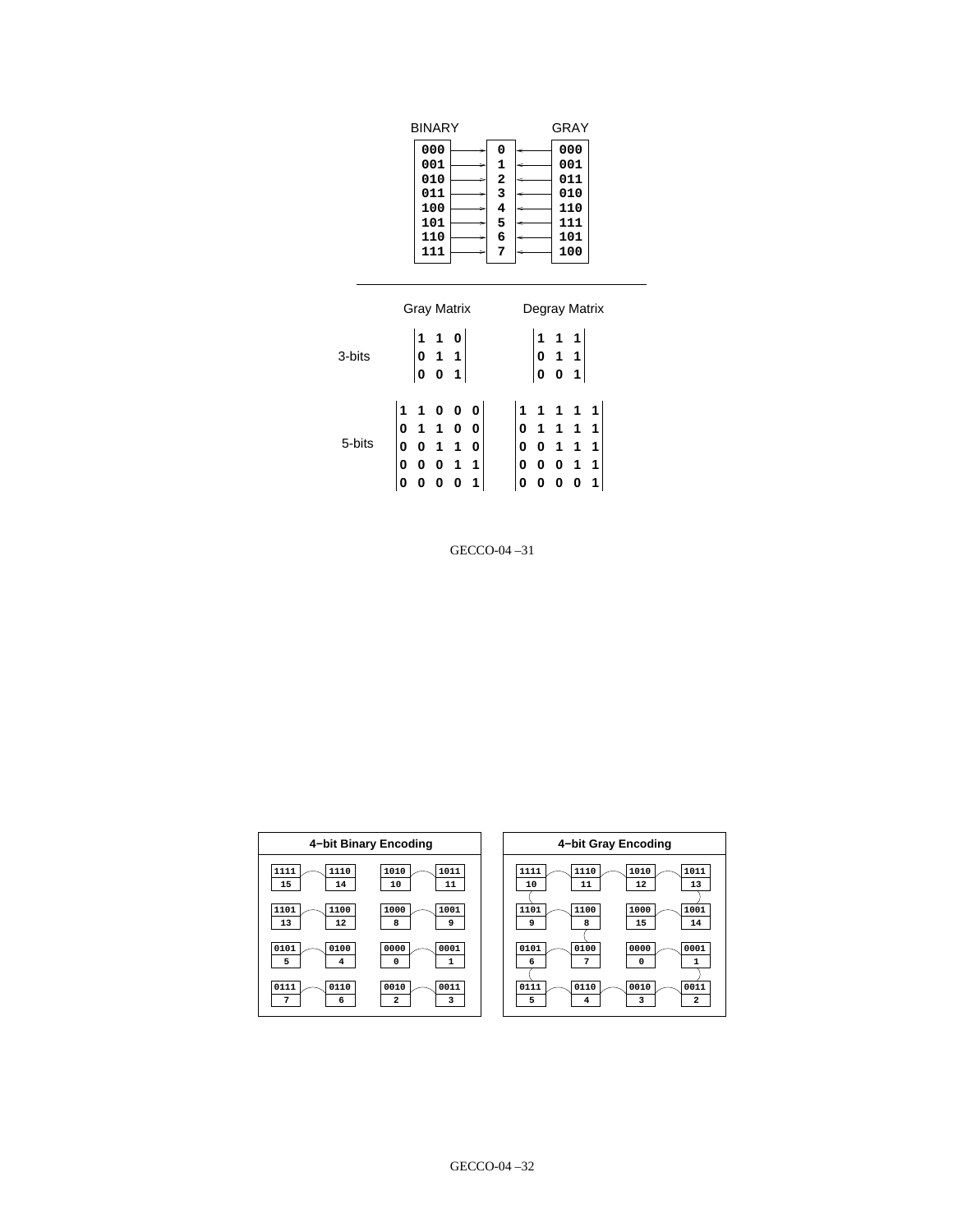"NO-FREE-LUNCH-like" results hold over

very small sets of functions for Gray and Binary representations.



The length of this "chain" is at most 2L.

|  |  |  | R1: 000 001 010 011 100 101 110 111 |  |
|--|--|--|-------------------------------------|--|
|  |  |  | R2: 000 001 011 010 110 111 101 100 |  |
|  |  |  | R3: 000 001 010 011 101 100 111 110 |  |
|  |  |  | R4: 000 001 011 010 111 110 100 101 |  |
|  |  |  | R5: 000 001 010 011 100 101 110 111 |  |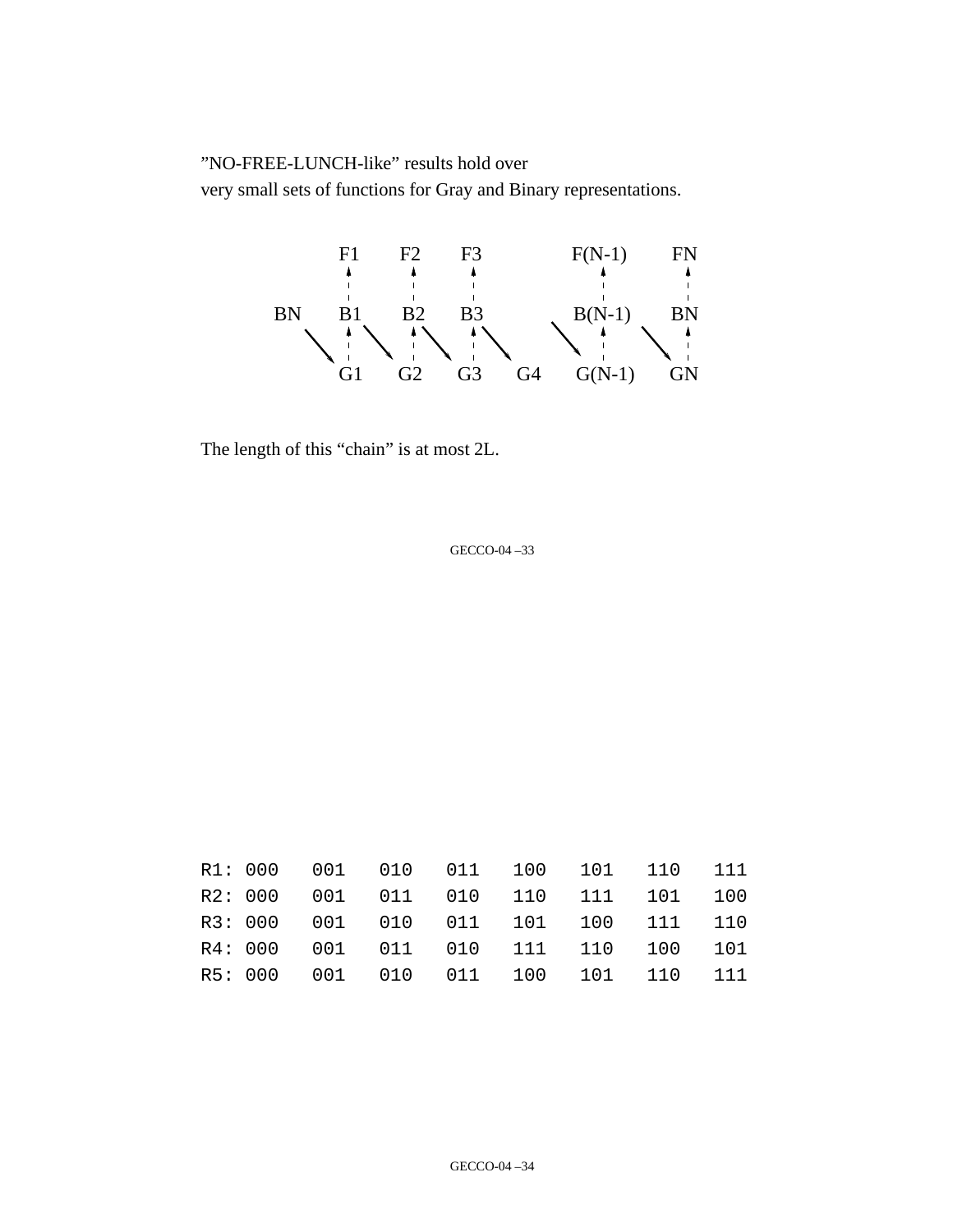Consider the integer-adjacency neighborhood.

1, 2, 3, 4, 5, 6, 7, 8, ... N-3, N-2, N-1, N

We consider a WRAPPING Neighborhood where 1 and N are neighbors.

(We can also consider a NON-WRAPPED Neighborhood, where 1 and N are not neighbors).

| <b>FOR WRAPPING FUNCTIONS</b> |        |          |               |  |  |  |  |
|-------------------------------|--------|----------|---------------|--|--|--|--|
|                               | #F     | # of Min | # of Min      |  |  |  |  |
| K                             | K Min  | Gray     | <b>Binary</b> |  |  |  |  |
| 1                             | 512    | 512      | 1,024         |  |  |  |  |
| 2                             | 14,592 | 23,040   | 27,776        |  |  |  |  |
| 3                             | 23,040 | 49,152   | 48,896        |  |  |  |  |
| $\overline{4}$                | 2,176  | 7,936    | 2,944         |  |  |  |  |
| Sum                           | 40,320 | 80,640   | 80,640        |  |  |  |  |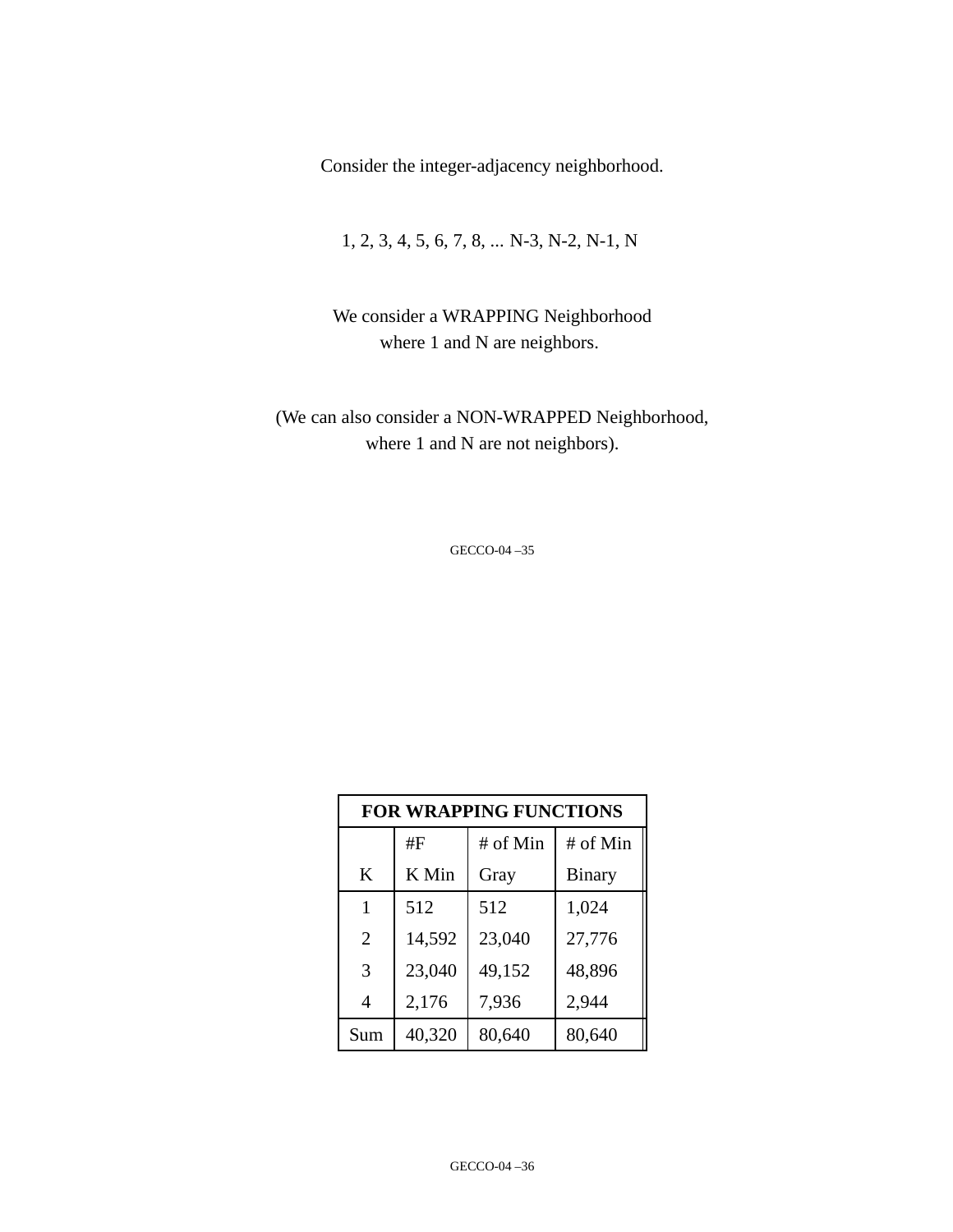| MINI-MAX: WRAPPING |                  |                    |             |  |  |  |  |  |
|--------------------|------------------|--------------------|-------------|--|--|--|--|--|
| K                  | <b>Gray Wins</b> | <b>Binary Wins</b> | <b>Ties</b> |  |  |  |  |  |
| 1                  | 448              |                    | 64          |  |  |  |  |  |
| $\overline{2}$     | 6752             | 2288               | 5552        |  |  |  |  |  |
| 3                  | 6720             | 6592               | 9728        |  |  |  |  |  |
| $\overline{4}$     |                  | 2160               | 16          |  |  |  |  |  |
| Sum                | 13,920           | 11,040             | 15,360      |  |  |  |  |  |

Generating the Set of All Functions



Count the Minima in the Set of All Functions

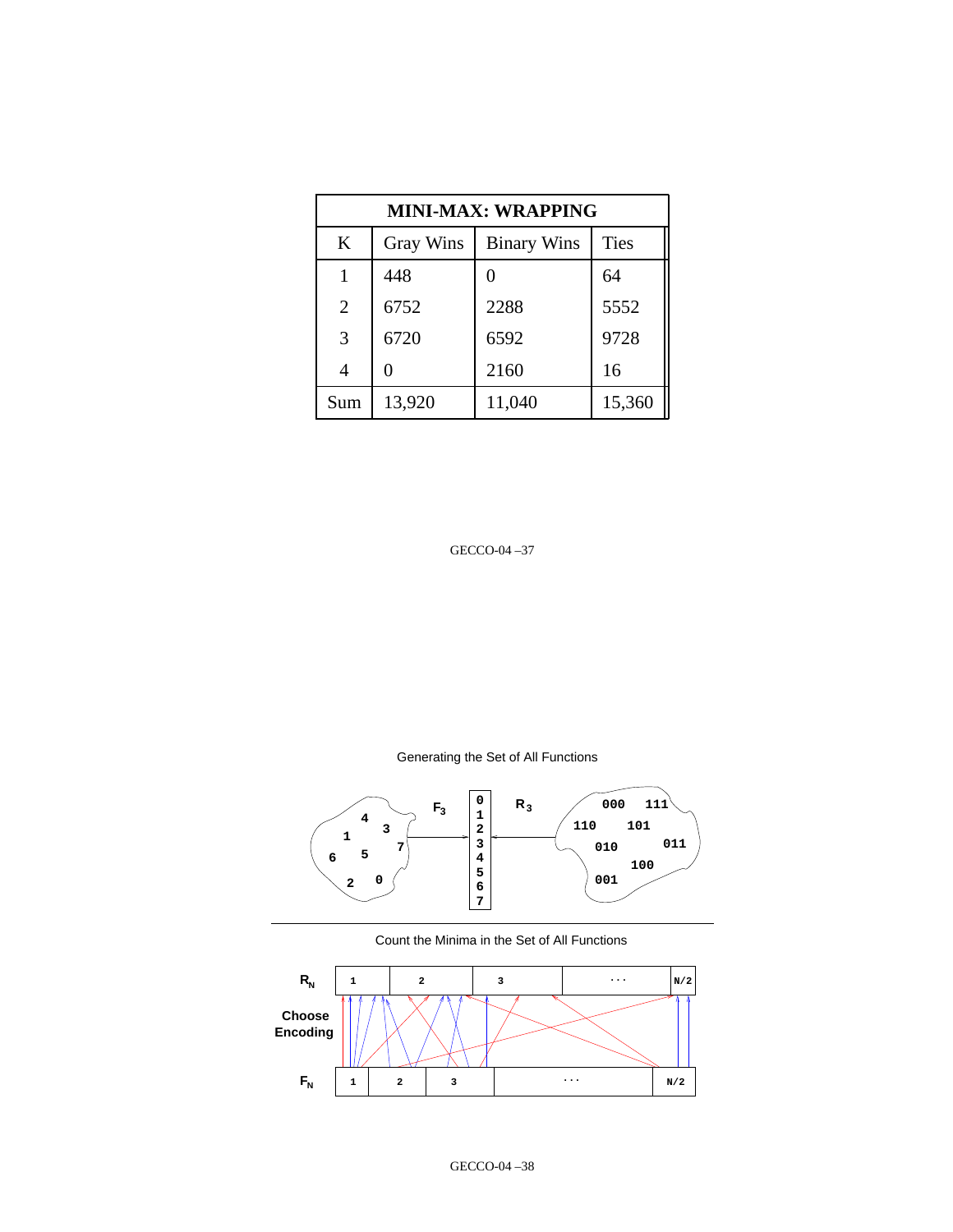

GECCO-04 –39

#### A SubThreshold-Seeker

- 1. Evaluate a sample of points and estimate a  $threshold(f)$ .
- 2. Pick point  $x < threshold(f)$  $threshold(f).$
- 3. If  $f(x) < threshold(f)$  then set  $x = x + 1$  and  $y =$   $+1$  and  $y = x - 1$ ;  $-1;$ Else sample a new random point.
- 4. While  $f(x) < threshold(f)$  set  $x = x + 1$ ;  $+1;$
- 5. While  $f(y) < thre$ . . . . . . . . . . . . . . .  $threshold(f)$  set  $y=y-1;$
- 6. If stopping-conditions not met, goto 2.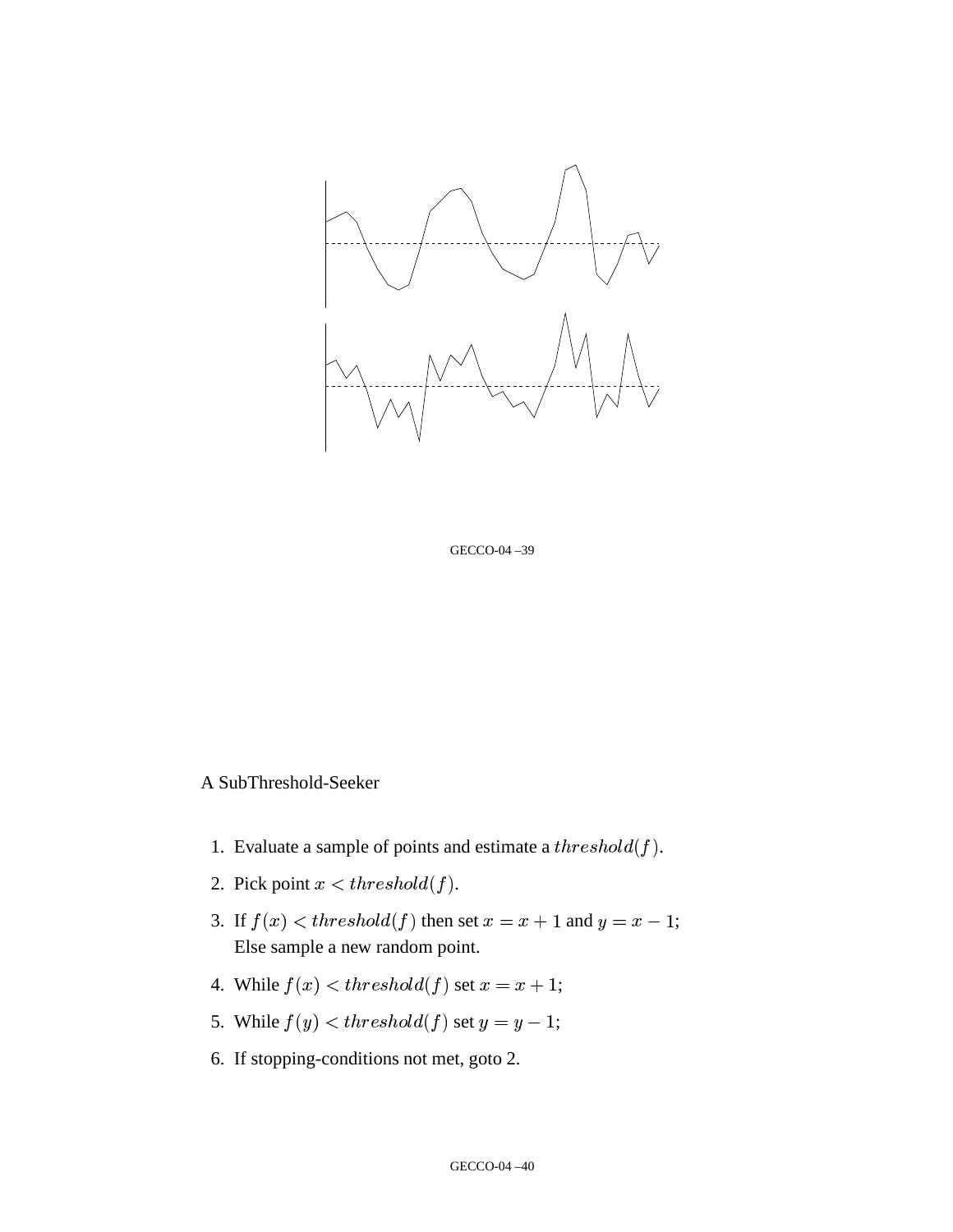Define a *quasi-basin* as a contiguous set of points below threshold. Let  $\alpha$ define a threshold presenting some fraction of the search space. Suppose there are  $B$  quasi-basins each containing at least  $M$  points.

**Theorem:** *Suppose that Subthreshold-Seeker is used to find quasi-basins*  $e$ ach containing at least  $M$  points. Forall  $\alpha < 1/2$  subtheshold-seeker beats *random search if*  $M > \sqrt{\frac{NH(B-1)}{B}}$ .

 $\sqrt{\frac{NH(B-1)}{R}}$  does not reference  $\alpha$  because M is derived from  $\alpha$ .

GECCO-04 –41

What about a simple bit climber using Gray Code?

**Theorem:** *Given a quasi-basin that spans of a search space of size and a reference point inside the quasi-basin, the expected number of neighbors of that fall inside the quasi-basin under a reflected Gray code is greater than*

$$
\lfloor(log(N/Q))\rfloor-1
$$

Corollary: Given a quasi-basin below theshold  $\alpha$  that spans  $1/Q$  of the *search space and a reference point that fall in the quasi-basin, the majority of the neighbors of under a reflected Gray code representation of a search*  $space$  *of size*  $N$  *will also be subthreshold in expectation when* 

$$
\lfloor(log(N/Q))\rfloor - 1 > \log(Q) + 1
$$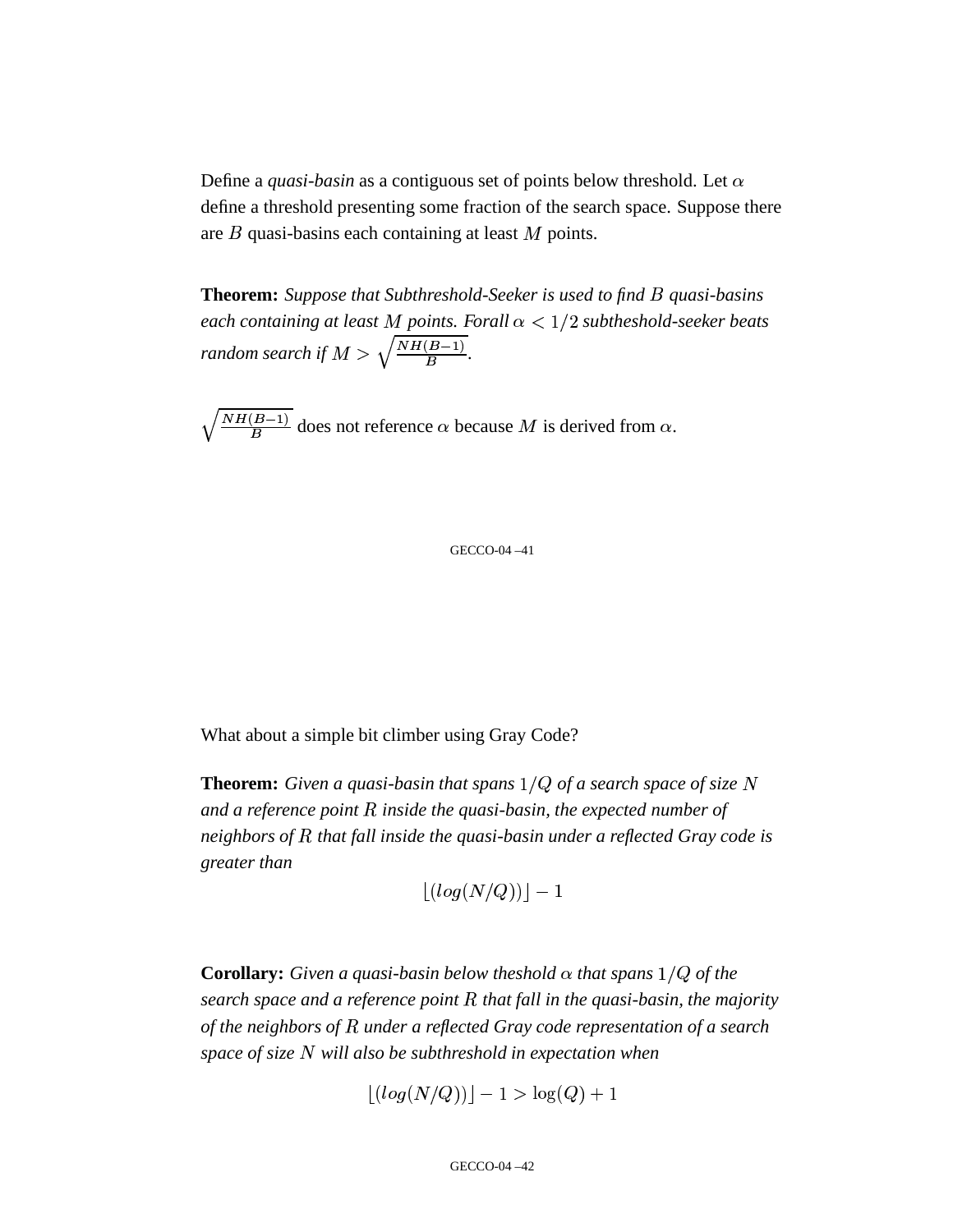This means that a simple "local search" bit climber can beat random enumeration when restarted from a subthreshold points as long as on average

$$
\lfloor(log(N/Q))\rfloor - 1 > \log(Q) + 1
$$

Let  $N = 2^{100}$  and assume <sup>100</sup> and assume we want to largely sample a quasi-basin that spans  $-7$  ......  $\frac{billon^{th}}{b}$  of the space.

$$
\lfloor (\log(2^{100}/2^{30})) \rfloor - 1 > \log(2^{30}) + 1
$$

NOTE: An increase in precision increases  $|(log($  $(log(N/Q))$  |  $-1$ but does not increase  $log(Q) + 1$ .